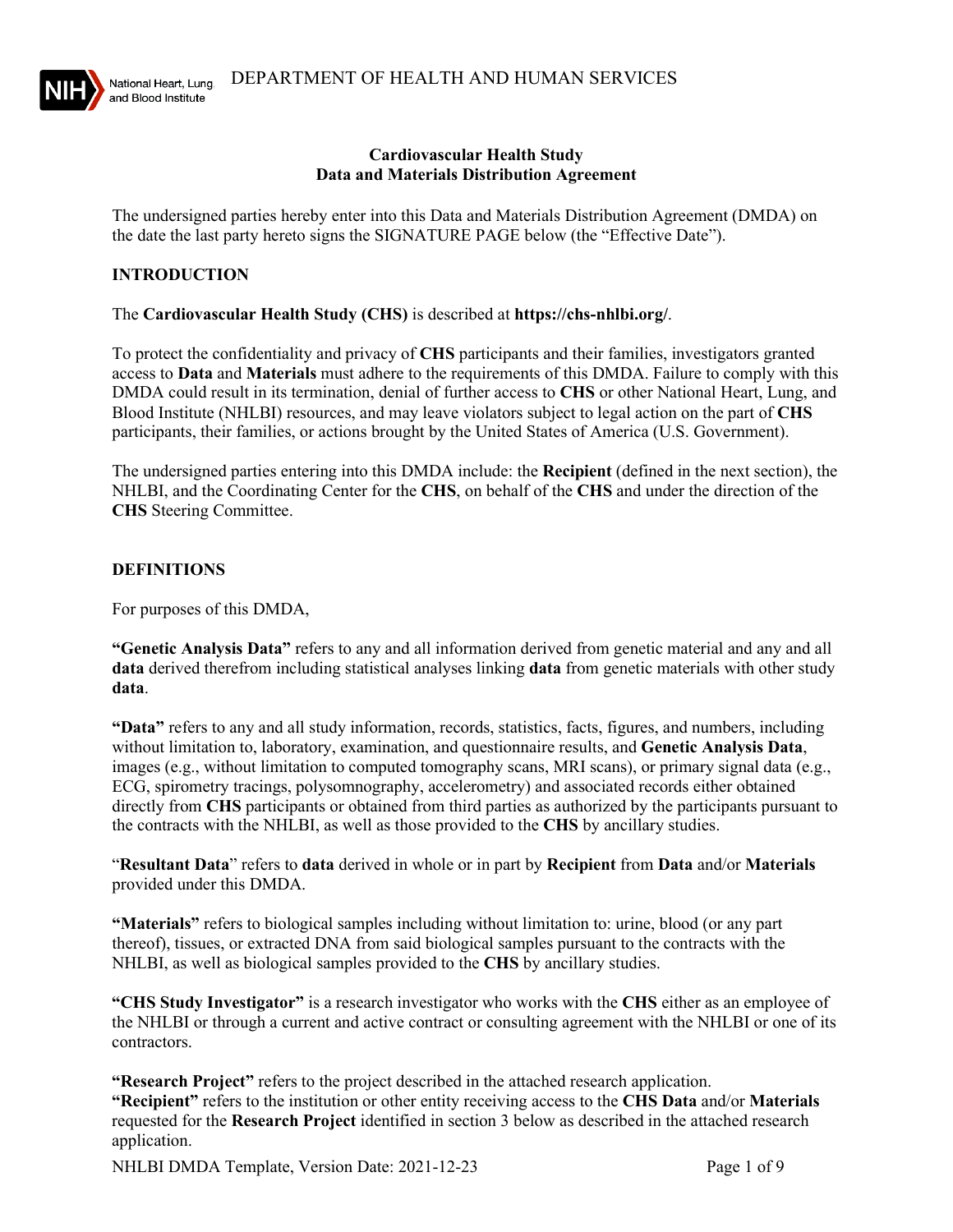

## **"Recipient's Principal Investigator (PI)"** refers to the **Research Project** director for the **Recipient**.

### **TERMS AND CONDITIONS**

The Parties hereto agree as follows:

**1. Materials. CHS** and NHLBI agree to transfer to **Recipient** the **Materials** described below, including the types of samples, amount, and concentration per sample (when applicable), the number of individuals from whom samples are to be provided, and whether samples are nonrenewable or from a renewable resource (e.g., DNA from immortalized cell lines) for use by the **Recipient's PI** to conduct the **Research Project** as summarized in section 3 below.

 $\mathcal{L}_\text{max}$  and  $\mathcal{L}_\text{max}$  and  $\mathcal{L}_\text{max}$  and  $\mathcal{L}_\text{max}$  and  $\mathcal{L}_\text{max}$  and  $\mathcal{L}_\text{max}$ \_\_\_\_\_\_\_\_\_\_\_\_\_\_\_\_\_\_\_\_\_\_\_\_\_\_\_\_\_\_\_\_\_\_\_\_\_\_\_\_\_\_\_\_\_\_\_\_\_\_\_\_\_\_\_\_\_\_\_\_\_\_\_\_\_\_\_\_\_\_\_\_\_\_\_\_\_\_\_\_\_\_\_\_\_

 $\mathcal{L}_\text{max}$  and  $\mathcal{L}_\text{max}$  and  $\mathcal{L}_\text{max}$  and  $\mathcal{L}_\text{max}$  and  $\mathcal{L}_\text{max}$  and  $\mathcal{L}_\text{max}$  $\mathcal{L}_\text{max}$  , and the contribution of the contribution of the contribution of the contribution of the contribution of the contribution of the contribution of the contribution of the contribution of the contribution of t

**2. Data. CHS** agrees to provide **Recipient** with **Data** described as follows:

**CHS** will provide **Recipient** with the name and contact information of **Study Investigators** and all other investigator(s) who generated such **Data**.

### **3. Research Project.**

**3.1** These **Materials** and **Data** will be used by **Recipient's PI** solely for use in conducting the **Research Project**, as named and described in the attached research application (insert **Research Project** name below):

**3.2** If any aspect of the **Research Project**, is to be performed by an entity other than the **Recipient** as permitted by section 4.2, such entity is to be named below:

 $\mathcal{L}_\text{max}$  and  $\mathcal{L}_\text{max}$  and  $\mathcal{L}_\text{max}$  and  $\mathcal{L}_\text{max}$  and  $\mathcal{L}_\text{max}$  and  $\mathcal{L}_\text{max}$ \_\_\_\_\_\_\_\_\_\_\_\_\_\_\_\_\_\_\_\_\_\_\_\_\_\_\_\_\_\_\_\_\_\_\_\_\_\_\_\_\_\_\_\_\_\_\_\_\_\_\_\_\_\_\_\_\_\_\_\_\_\_\_\_\_\_\_\_\_\_\_\_

 $\mathcal{L}_\text{max}$  , and the contract of the contract of the contract of the contract of the contract of the contract of  $\mathcal{L}_\text{max}$  , and the contract of the contract of the contract of the contract of the contract of the contract of

**Recipient** agrees that it will not employ, contract with, or retain any person, directly or indirectly, who is listed in the federal government's Excluded Parties List (EPL) System for Award Management (SAM) [\(https://sam.gov/content/exclusions\)](https://sam.gov/content/exclusions). **Recipient** agrees to notify **CHS** within 30 days of such person's debarment or disqualification under this DMDA. **3.3** This DMDA covers only the **Research Project** set forth in Section 3.1. **Recipient** must submit a separate DMDA for each **Research Project** for which **Data** and/or **Materials** are requested.

**Representations. Recipient** and **Recipient's PI** expressly certify that the contents of any statements made or reflected in this document are truthful and accurate.

## **RECIPIENT'S PI INITIALS**:\_\_\_\_\_\_\_\_\_\_\_\_\_\_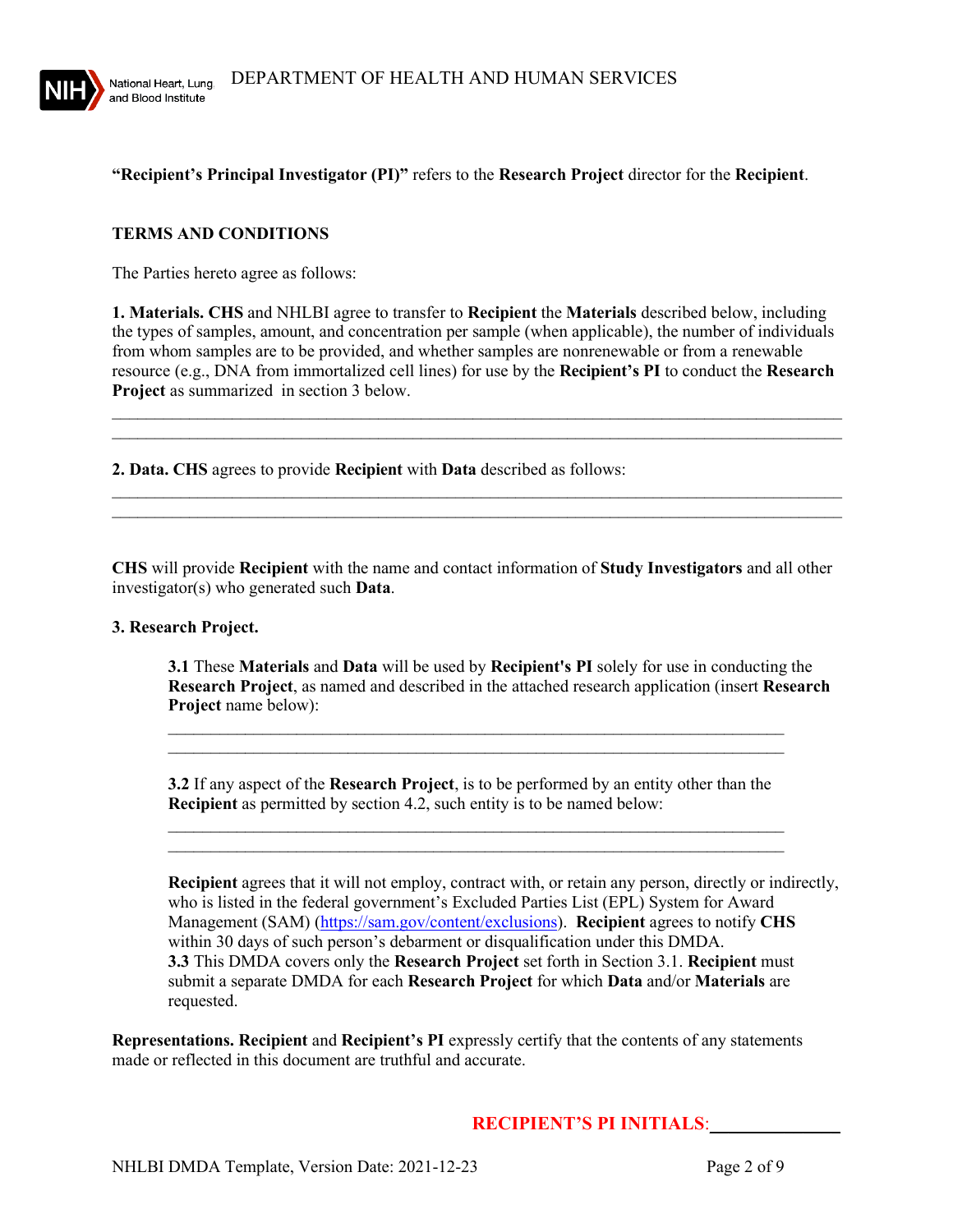

**4. Non-Transferability.** This DMDA is not transferable.

4.1 **Recipient** and **Recipient's PI** agree that substantive changes made to the **Research Project**, and/or appointment by **Recipient** of another principal investigator and/or transfer of **Recipient's PI** to another institution or other entity to complete the **Research Project** will require execution of a separate DMDA. Except as provided in section 4.2 below, **Recipient** may not distribute **Data** or **Materials** to any other individual or entity, regardless of the intended use of such **Data** or **Materials**. Nothing in this section precludes **Recipient** from publishing results of the **Research Project** through the usual channels of scientific publication.

4.2 **Recipient** and **Recipient's PI** may transfer or cause to be transferred **Materials** to an institution or institutions or other entities not affiliated with **Recipient** but with which **Recipient** has either a fee-for-service or subcontract agreement or specific authorization from the NHLBI for performance of assays and/or genetic analyses for the **Research Project** as identified in section 3.2. A separate DMDA is not required if the derived **Data** are either returned to the **Recipient** and **Recipient's PI** or are deposited for **Recipient** and **Recipient's PI** in a publicly accessible database authorized by the NHLBI upon completion of the assays. No **Data** are to be provided to such institutions or other entities unless a separate DMDA has been approved by **CHS** and NHLBI.

**5. Conduct of Research Project. Recipient's PI** is responsible for conducting the **Research Project** and shall be responsible for assuring that any co-investigator(s) or contractor(s) comply with the terms of this DMDA.

**6. Publication.** Prompt publication of the results of the **Research Project** is encouraged. **CHS** and NHLBI request that the **Recipient's PI** provide to the authorized representative for the **CHS** Coordinating Center (named below) a copy of any abstract ten (10) days in advance of submission for publication and any manuscript or other disclosure document thirty (30) days in advance of submission for publication, in order to permit review and comment and ensure compliance with the confidentiality requirements of this DMDA.

**7. Acknowledgments. Recipient** and **Recipient's PI** agree to acknowledge the contribution of **CHS** staff in any and all oral and written presentations, disclosures, and publications resulting from any and all analyses of **Data** or **Materials**.

**7.1** Collaborations. If a manuscript resulting from the **Research Project** has **Study Investigators** as co-authors, then the manuscript must be submitted for review by the **CHS**.

**7.1.a** If the manuscript is approved by the **CHS**, the **Recipient** and **Recipient's PI** agree to include the following language in an acknowledgment.

"The **Cardiovascular Health Study** is supported by contracts 75N92021D00006, HHSN268201200036C, HHSN268200800007C, N01 HC55222, N01HC85079, N01HC85080, N01HC85081, N01HC85082, N01HC85083, N01HC85086 and NHLBI grants U01HL080295 and U01HL130114, with additional contribution from NINDS. Additional support was provided through AG-023629 from the NIA. See also https://chsnhlbi.org/pubs/PubAcknowGuidelines."

"This manuscript has been reviewed by **CHS** for scientific content and consistency of **data** interpretation with previous **CHS** publications."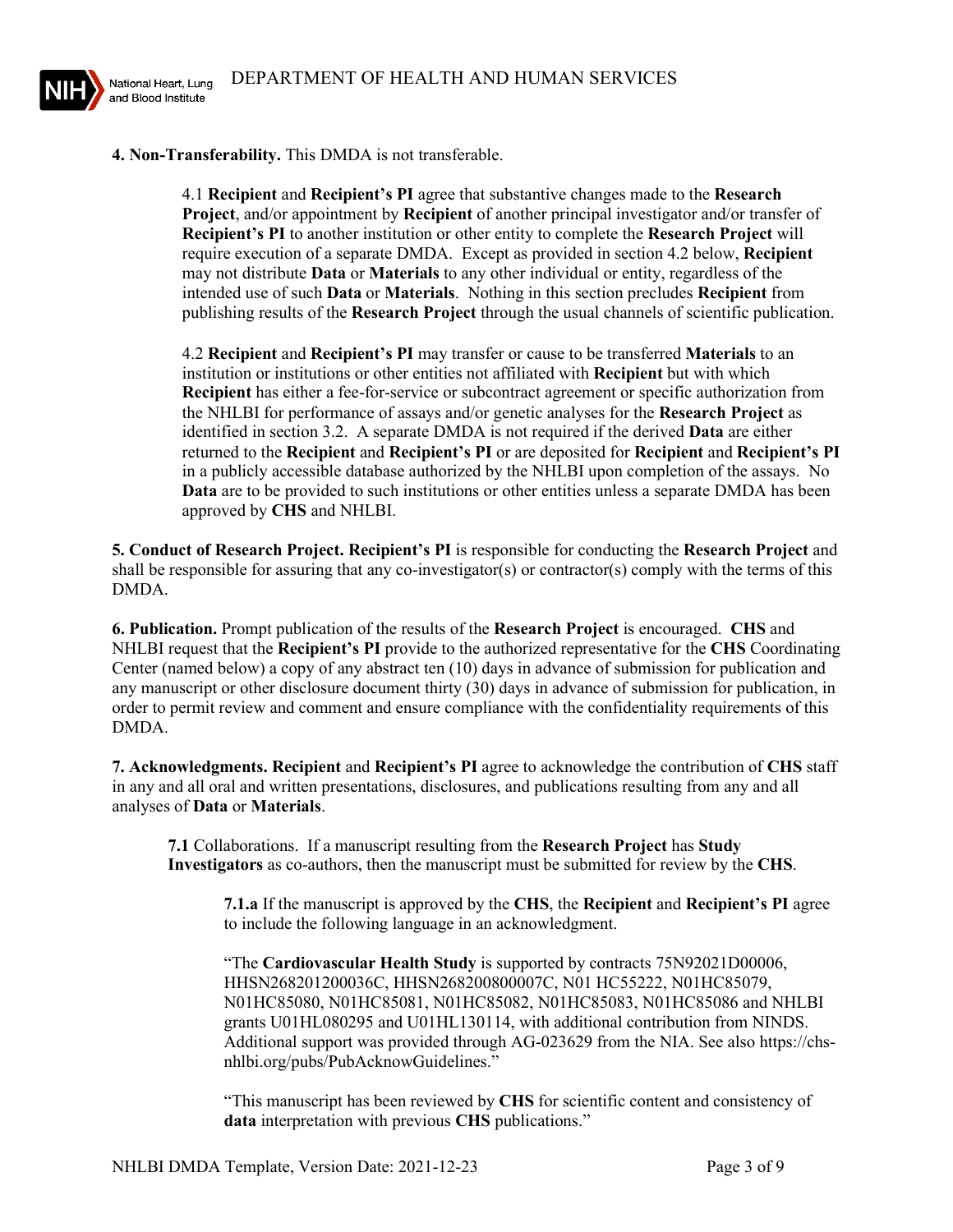

**7.1.b** If the manuscript is not approved by the **CHS** and the **Recipient** and **Recipient's PI** wish to proceed to publish without inclusion of **Study Investigators** as co-authors, the **Recipient** and **Recipient's PI** agree to include the following language in an acknowledgment.

"The **Cardiovascular Health Study** is supported by contracts 75N92021D00006, HHSN268201200036C, HHSN268200800007C, N01 HC55222, N01HC85079, N01HC85080, N01HC85081, N01HC85082, N01HC85083, N01HC85086 and NHLBI grants U01HL080295 and U01HL130114, with additional contribution from NINDS. Additional support was provided through AG-023629 from the NIA. See also https://chsnhlbi.org/pubs/PubAcknowGuidelines."

"This manuscript was not approved by the **CHS**. The opinions and conclusions contained in this publication are solely those of the authors, and are not endorsed by the **CHS** or the NHLBI and should not be assumed to reflect the opinions or conclusions of either."

**7.2** Other Studies. If the **Research Project** does not involve collaboration with **Study Investigators**, then the **Recipient** and **Recipient's PI** agree to include the following language in an acknowledgment.

"The **Cardiovascular Health Study** is supported by contracts 75N92021D00006, HHSN268201200036C, HHSN268200800007C, N01 HC55222, N01HC85079, N01HC85080, N01HC85081, N01HC85082, N01HC85083, N01HC85086 and NHLBI grants U01HL080295 and U01HL130114, with additional contribution from NINDS. Additional support was provided through AG-023629 from the NIA. See also https://chsnhlbi.org/pubs/PubAcknowGuidelines."

"This manuscript was not prepared in collaboration with investigators of the **CHS** and does not necessarily reflect the opinions or conclusions of the **CHS** or the NHLBI."

**7.3** Ancillary Study Investigator Acknowledgments**.** If **Data** include **data** provided to the **CHS** by ancillary study investigators, **Recipient** and **Recipient's PI** also agree to acknowledge their contribution in any and all oral and written presentations, disclosures, and publications resulting from any and all analyses of such **Data**.

**8. Non-Identification. Recipient** and **Recipient's PI** agree that **Materials** and/or **Data** will not be used, either alone or in conjunction with any other information, in any effort to determine the individual identities of any of the participants from whom **Data** and/or **Materials** were obtained or derived.

**9. Use Limited to Research Project. Recipient** and **Recipient's PI** agree that **Data**, **Materials**, their progeny, or derivatives thereof will not be used in any experiments or procedures unless said experiments or procedures are disclosed and approved as part of the **Research Project**.

**10. Use in Human Experimentation Prohibited. Recipient** and **Recipient's PI** agree that **Materials**, their progeny, and derivatives thereof will not be used in experimentation or research involving of any kind with human participants.

**11. Compliance with Participants' Informed Consent. Recipient** and **Recipient's PI** agree that **Data** and/or **Materials**, their progeny, and derivatives thereof will not be used for any purpose contrary to a participant's applicable signed informed consent document(s). **Recipient** and **Recipient's PI** agree to

NHLBI DMDA Template, Version Date: 2021-12-23 Page 4 of 9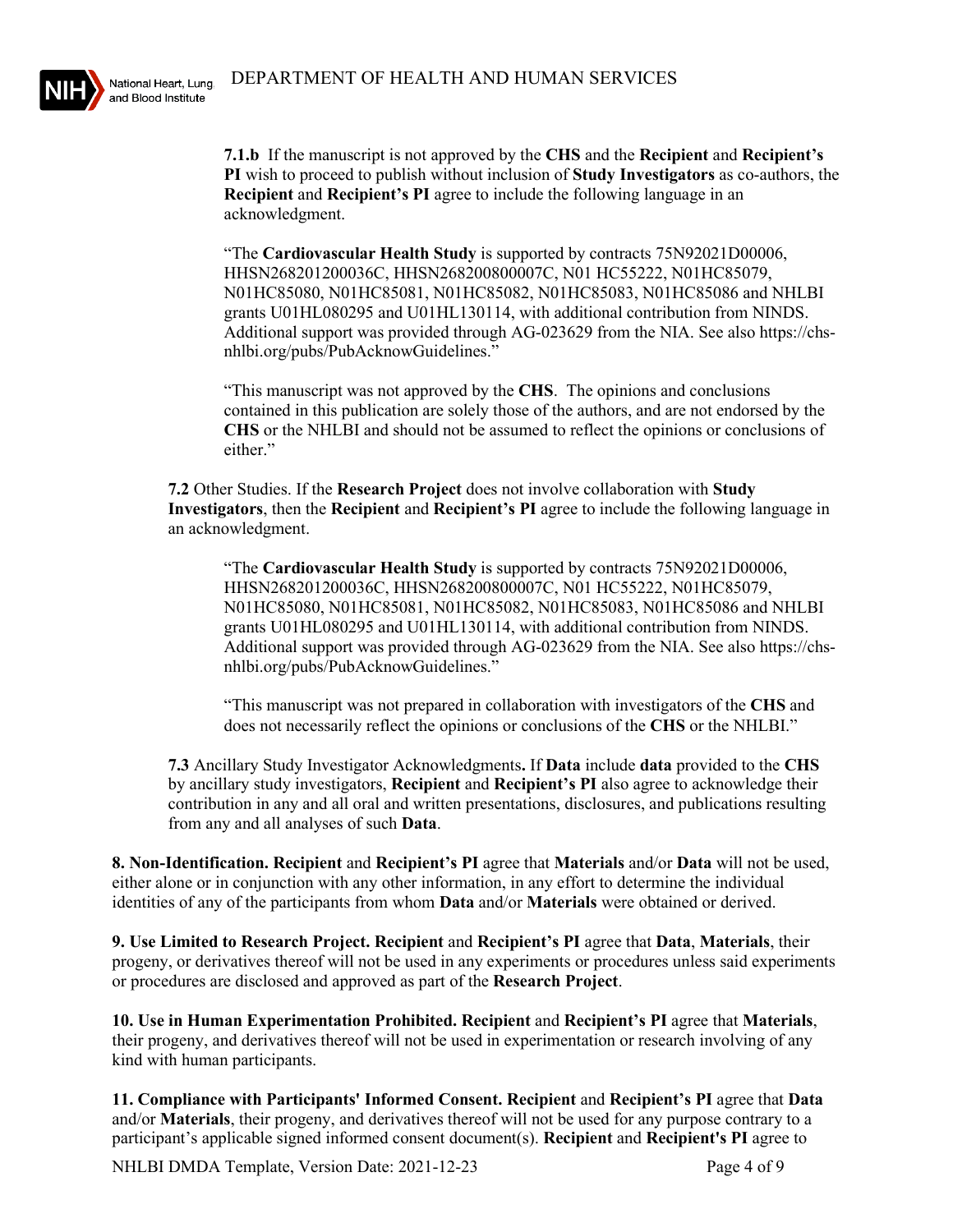

consult with **Study Investigators** and ascertain, specifically and in detail, the terms and conditions of applicable **CHS** informed consent documents.

**12. No Distribution; Confidentiality,** and **Avoidance of Waste. Recipient** and **Recipient's PI** agree to retain control over **Data**, **Materials** and their progeny, and derivatives thereof. **Recipient** and **Recipient's PI** further agree not to transfer **Data**, **Materials** and their progeny, and derivatives thereof, with or without charge, to any other entity or individual, except for **Data** and/or **Materials** as provided for in section 4.2 above. In addition to the provisions set forth in section 19 below, **Recipient** and **Recipient's PI** agree to keep **Data** confidential, encrypted (if stored in an electronic medium), and off of publicly available **Data** storage platforms. **Recipient** and **Recipient's PI** agree to make reasonable efforts to avoid contamination or waste of **Materials**. Please refer to the NIH Best Practices for Controlled-Access Data Subject to the NIH Genomic Data Sharing (GDS) Policy [\(https://osp.od.nih.gov/wp](https://osp.od.nih.gov/wp-content/uploads/NIH_Best_Practices_for_Controlled-Access_Data_Subject_to_the_NIH_GDS_Policy.pdf)[content/uploads/NIH\\_Best\\_Practices\\_for\\_Controlled-](https://osp.od.nih.gov/wp-content/uploads/NIH_Best_Practices_for_Controlled-Access_Data_Subject_to_the_NIH_GDS_Policy.pdf)Access Data Subject to the NIH GDS Policy.pdf).

# **RECIPIENT'S PI INITIALS**:\_\_\_\_\_\_\_\_\_\_\_\_\_\_

**13. Resultant Data to be Provided to CHS and NHLBI. Recipient** and **Recipient's PI** agree to provide **CHS** with a report every twelve (12) months during the term of this DMDA. The report shall include a description of the activities performed and **Resultant Data** obtained during the twelve (12) months before the reporting date. **Recipient** and **Recipient's PI** agree that **CHS** and NHLBI, in accordance with the NIH Data Sharing Policy (https://grants.nih.gov/grants/policy/data\_sharing/index.htm) and NHLBI Policy for Data Sharing from Clinical Trials and Epidemiologic Studies [\(https://www.nhlbi.nih.gov/grants-and](https://www.nhlbi.nih.gov/grants-and-training/policies-and-guidelines/nhlbi-policy-for-data-sharing-from-clinical-trials-and-epidemiological-studies)[training/policies-and-guidelines/nhlbi-policy-for-data-sharing-from-clinical-trials-and-epidemiological](https://www.nhlbi.nih.gov/grants-and-training/policies-and-guidelines/nhlbi-policy-for-data-sharing-from-clinical-trials-and-epidemiological-studies)[studies\)](https://www.nhlbi.nih.gov/grants-and-training/policies-and-guidelines/nhlbi-policy-for-data-sharing-from-clinical-trials-and-epidemiological-studies), may distribute all such **Resultant Data** through established NHLBI procedures to all institutions requesting access for their identified qualified scientific investigators to such **Resultant Data** and that submit to NHLBI a signed DMDA comparable to this DMDA. **Recipient** and **Recipient's PI** will provide all **Resultant Data** in the precise electronic format specified by NHLBI or **CHS**. If errors in family structure, especially paternity, are identified, **Recipient** and **Recipient's PI** agree to contact the Coordinating Center Authorized Representative (named below), at the time such errors are identified, to receive detailed instructions as to how to provide such information and to whom. **Recipient** and **Recipient's PI** further agree to refrain from any disclosure of such identified errors to anyone other than individual(s) specifically identified and authorized by **CHS** and NHLBI.

**14. Costs/No Warranties.** Cost for **Materials** distribution will be determined on a case by case basis. Costs are subject to change following written notification from **CHS** with the approval of NHLBI. NO WARRANTIES, EXPRESS OR IMPLIED, ARE PROVIDED AS TO THE MERCHANTABILITY OR FITNESS FOR ANY PURPOSE OF THE MATERIALS AND/OR **DATA** PROVIDED TO **RECIPIENT** UNDER THIS AGREEMENT.

**15. Recipient's Responsibility for Handling Materials. Recipient** and **Recipient's PI** acknowledge that **Materials** may carry viruses, latent viral genomes, and other infectious agents. **Recipient** and **Recipient's PI** agree to treat **Materials** as if they were not free of contamination, and affirm that **Materials** will be handled by trained persons under laboratory conditions that afford adequate biohazard containment. By accepting **Materials**, **Recipient** assumes full responsibility for their safe and appropriate handling.

NHLBI DMDA Template, Version Date: 2021-12-23 Page 5 of 9 **16. Non-Endorsement, Indemnification. Recipient** and **Recipient's PI** agree not to claim, infer, or imply United States Government endorsement of the **Research Project**, the entity, or personnel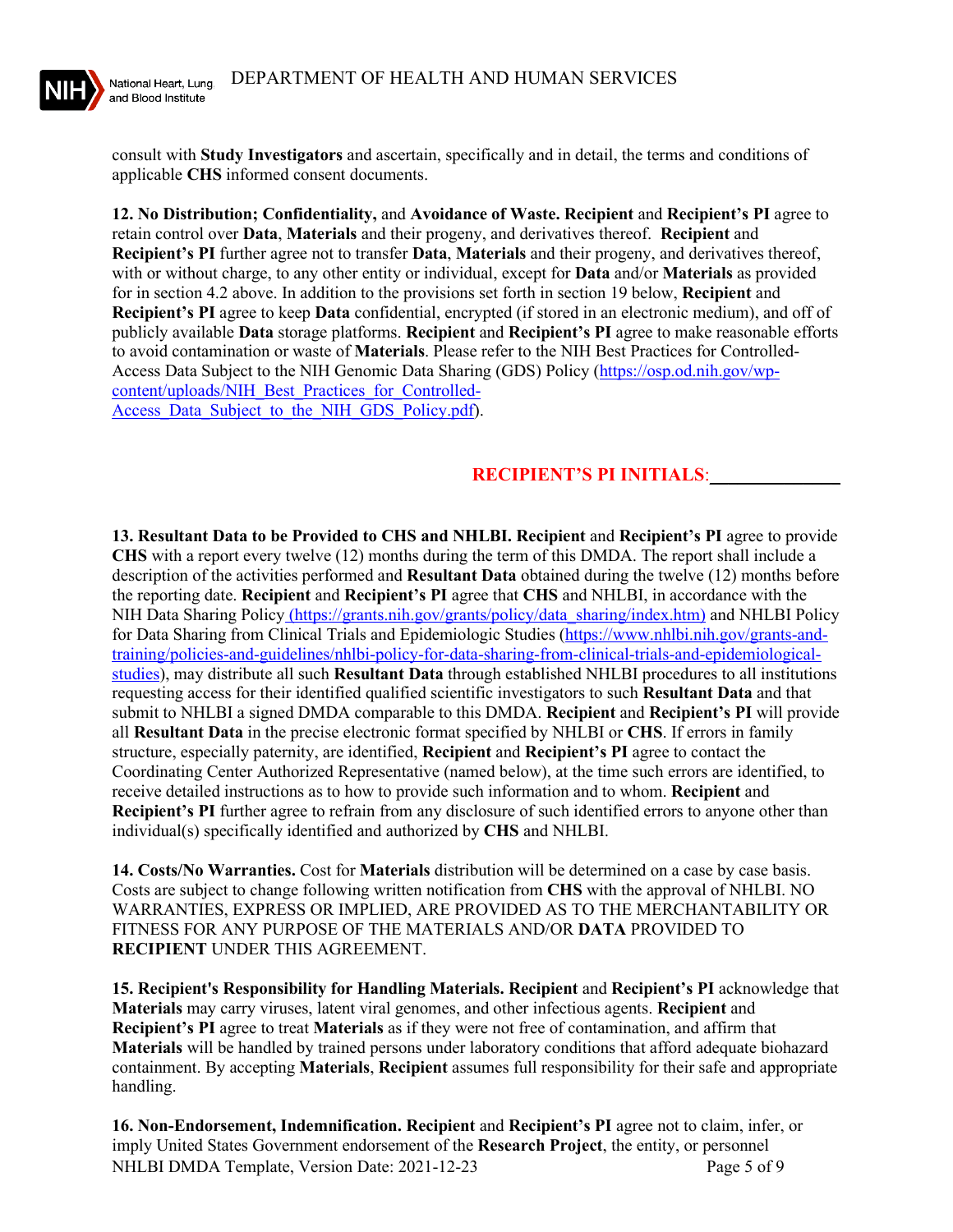

conducting the **Research Project**, or any resulting commercial product(s) except as described in section 7.

**Recipient** and **Recipient's PI** agree to hold the United States Government, **CHS**, and all investigator(s) who generated **Data** and **Materials**, and the agents and employees of each of them harmless and release them from all liabilities, demands, damages, expenses, and losses arising out of Recipient's or Recipient's PI's gross negligence.

**17. Accuracy of Data. Recipient** agrees that the United States Government and **CHS** are not responsible for the accuracy of **Data** or the provenance or integrity of **Materials** provided.

**18. Recipient's Compliance with Recipient IRB's Requirements. Recipient** agrees to use the **Data** and/or **Materials** only in conjunction with the **Research Project** have been reviewed by the **Recipient's** Institutional Review Board (IRB) or similar human subjects oversight body in accordance with Department of Health and Human Services regulations at 45 CFR Part 46. **Recipient** agrees to comply fully with all such conditions and with the participants' informed consent documents, and any additional conditions that may be imposed by the **CHS** IRB(s). **Recipient** agrees to report promptly to the **CHS** and NHLBI any unanticipated problems or proposed changes in the **Research Project**. **Recipient** also agrees to report to **Recipient's** IRB any unanticipated problems or changes in the **Research Project** that involve additional risks to participants or others. **Recipient** remains subject to applicable state and local laws and regulations and institutional policies that provide additional protections for human subjects.

**19. Recipient's Responsibility to follow Data Security Best Practices. Recipient** is aware of computer and **Data** security best practices and will follow them for receipt, storage and use of **Data** and **Resultant Data**. An example of best practice guidelines can be found in [http://www.ncbi.nlm.nih.gov/projects/gap/pdf/dbgap\\_2b\\_security\\_procedures.pdf.](http://www.ncbi.nlm.nih.gov/projects/gap/pdf/dbgap_2b_security_procedures.pdf)

**20. Amendments.** Amendments to this DMDA must be made in writing and signed by authorized representatives of all signatory Parties hereto.

**21. Termination.** This DMDA shall terminate at the earliest of: the completion of the **Research Project**; five (5) years after the effective date of this DMDA; abandonment of the **Research Project**; or violation by **Recipient** of any provisions of this DMDA not remedied within 30 days after the date of written notice by NHLBI and **CHS** of such violation, debarment or disqualification.

Upon termination of this DMDA:

**Recipient** agrees to destroy all copies of all **Data** received from **CHS** and consult with the **CHS** and the NHLBI regarding the disposition of all remaining **Materials**. **Recipient** will verify that the **CHS data** have been destroyed in a written or electronic communication to the **CHS** Coordinating Center.

**22. Disqualification, Enforcement.** Failure to comply with any of the terms of this DMDA may result in disqualification of **Recipient** and **Recipient's PI** from receiving additional **Data** and/or **Materials**. The United States Government and/or **CHS** may have the right to initiate legal actions at law or in equity against the **Recipient** for violating or manifesting an intent to violate the confidentiality requirements of this DMDA, the limitations on the use of the **Data** or **Materials** provided, or both. Proceedings may be initiated against the violating party, or legal representatives, and assigns, for a restraining injunction, compensatory and punitive damages, mandamus, and/or any other proceeding at law or in equity,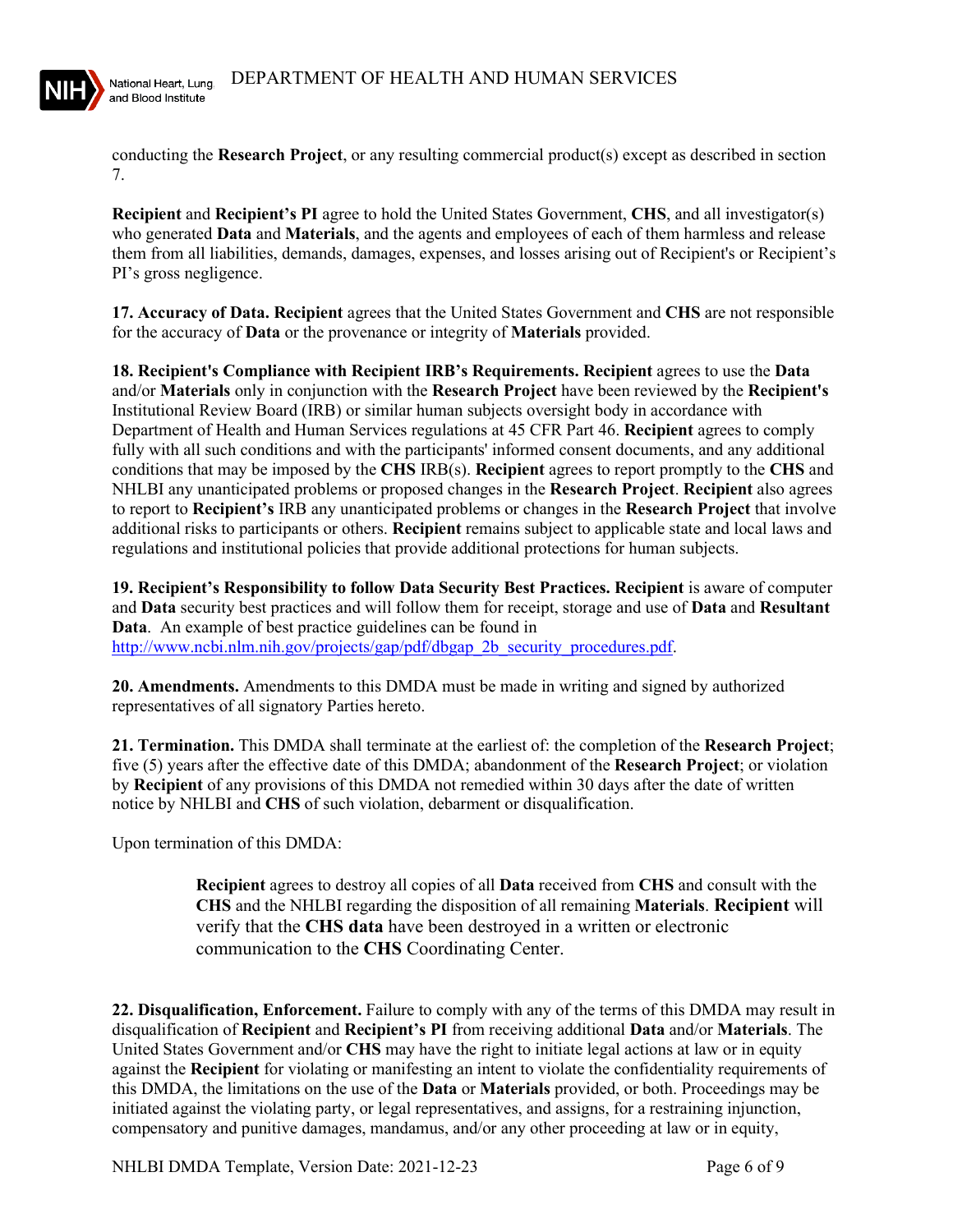

including obtaining the proceeds from any intellectual property or other rights that are derived in whole or in part from the breach of the confidentiality requirements or use limitations of this agreement. In addition, **Recipient** and **Recipient's PI** acknowledge that a breach or manifesting an intent to breach the confidentiality requirements or use limitations of this DMDA may subject **Recipient** and **Recipient's PI** to legal action on the part of **CHS** participants, their families, or both.

## **RECIPIENT'S PI INITIALS**:\_\_\_\_\_\_\_\_\_\_\_\_\_\_

**23. Prior Distribution Agreements.** By execution of this DMDA, **Recipient** certifies to the best of its knowledge that it is in compliance with the terms and conditions of all its existing DMDAs with **CHS** and/or the NHLBI.

**Required Signatures begin on the next page**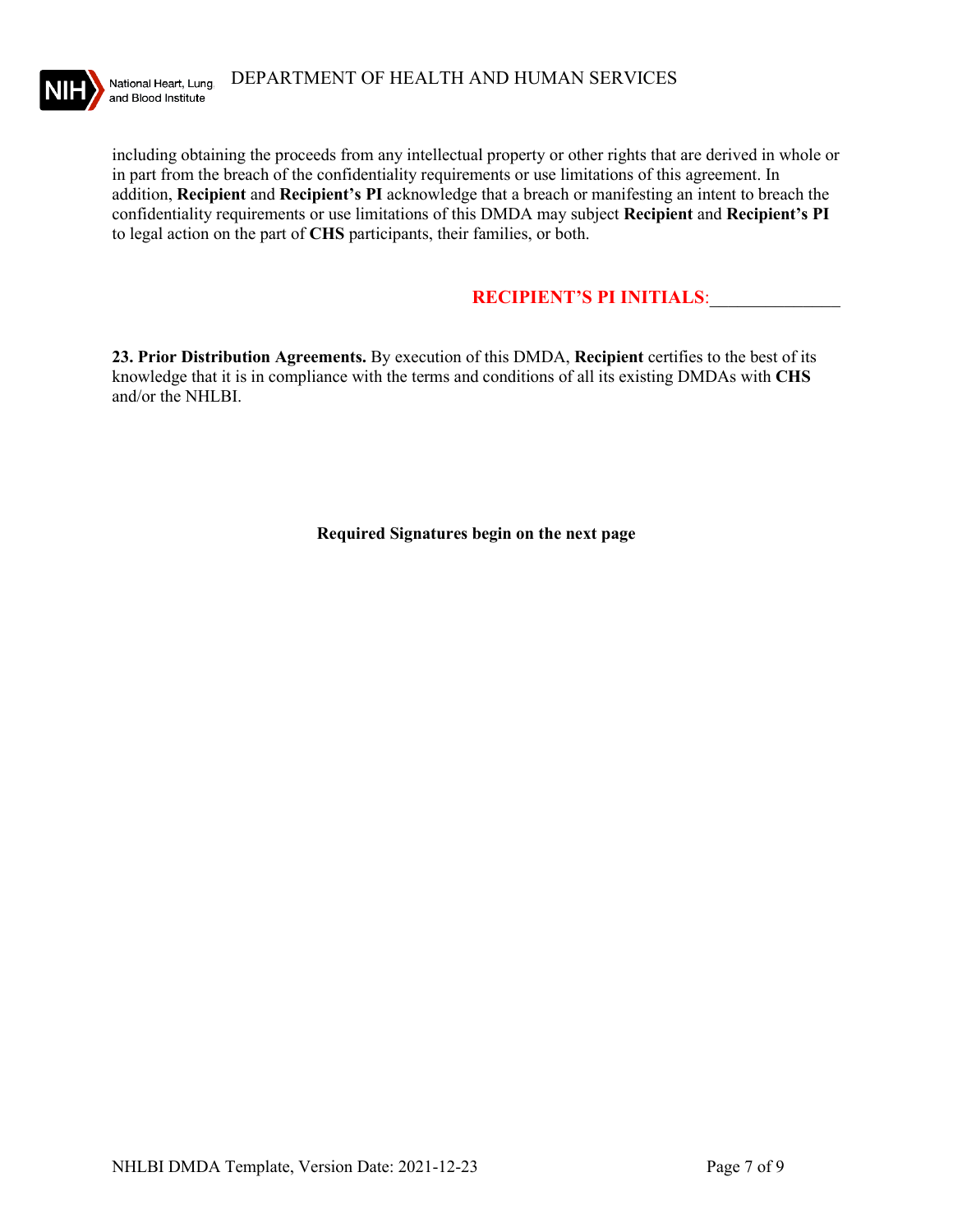

### **SIGNATURE PAGE**

### **RECIPIENT'S PRINCIPAL INVESTIGATOR:**

Read and Understood by the Recipient's Principal Investigator:

*I agree to abide by the terms and conditions laid out in this agreement and acknowledge that I am steward of the data and/or materials for the duration of this agreement and am responsible for my own actions and those that I supervise or that are working under my direction.* 

 $\mathcal{L}_\text{max}$  , and the contract of the contract of the contract of the contract of the contract of the contract of

*\_\_\_\_\_\_\_\_\_\_\_\_\_\_\_\_\_\_\_\_\_\_\_\_\_\_\_\_\_\_\_\_\_\_\_\_\_\_\_\_\_\_\_\_\_\_\_\_\_\_\_\_\_\_\_\_\_\_\_\_\_\_\_\_\_\_\_\_\_\_\_\_\_\_\_\_\_\_* 

*\_\_\_\_\_\_\_\_\_\_\_\_\_\_\_\_\_\_\_\_\_\_\_\_\_\_\_\_\_\_\_\_\_\_\_\_\_\_\_\_\_\_\_\_\_\_\_\_\_\_\_\_\_\_\_\_\_\_\_\_\_\_\_\_\_\_\_\_\_\_\_\_\_\_\_\_\_\_* 

*Name and Title of Recipient's Principal Investigator* 

*\_\_\_\_\_\_\_\_\_\_\_\_\_\_\_\_\_\_\_\_\_\_\_\_\_\_\_\_\_\_\_\_\_\_\_\_\_\_\_\_\_\_\_\_\_\_\_\_\_\_\_\_\_\_\_\_\_\_\_\_\_\_\_\_\_\_\_\_\_\_\_\_\_\_\_\_\_\_ Mailing Address of Recipient's Principal Investigator*

*Email Address of Recipient's Principal Investigator*

*Telephone and Fax Number of Recipient's Principal Investigator* 

*\_\_\_\_\_\_\_\_\_\_\_\_\_\_\_\_\_\_\_\_\_\_\_\_\_\_\_\_\_\_\_\_\_\_\_\_\_\_\_\_\_\_\_\_\_\_\_\_\_\_\_\_\_\_\_\_\_\_\_\_\_\_\_\_\_\_\_\_\_\_\_\_\_\_\_\_\_\_ Signature of Recipient's Principal Investigator and Date* 

## **RECIPIENT'S AUTHORIZED REPRESENTATIVE:**

*\_\_\_\_\_\_\_\_\_\_\_\_\_\_\_\_\_\_\_\_\_\_\_\_\_\_\_\_\_\_\_\_\_\_\_\_a [non-profit] OR [for-profit] corporation/institution Name of Recipient (Corporation/Institution)* 

 $\mathcal{L}_\text{max}$  , and the contribution of the contribution of the contribution of the contribution of the contribution of the contribution of the contribution of the contribution of the contribution of the contribution of t

\_\_\_\_\_\_\_\_\_\_\_\_\_\_\_\_\_\_\_\_\_\_\_\_\_\_\_\_\_\_\_\_\_\_\_\_\_\_\_\_\_\_\_\_\_\_\_\_\_\_\_\_\_\_\_\_\_\_\_\_\_\_\_\_\_\_\_\_\_\_\_\_\_

*organized under the laws of (State/Country):* 

*with a principal address at:*  $\frac{1}{2}$ 

*Name and Title of Recipient's Authorized Representative*

*Signature and Date of Recipient's Authorized Representative*